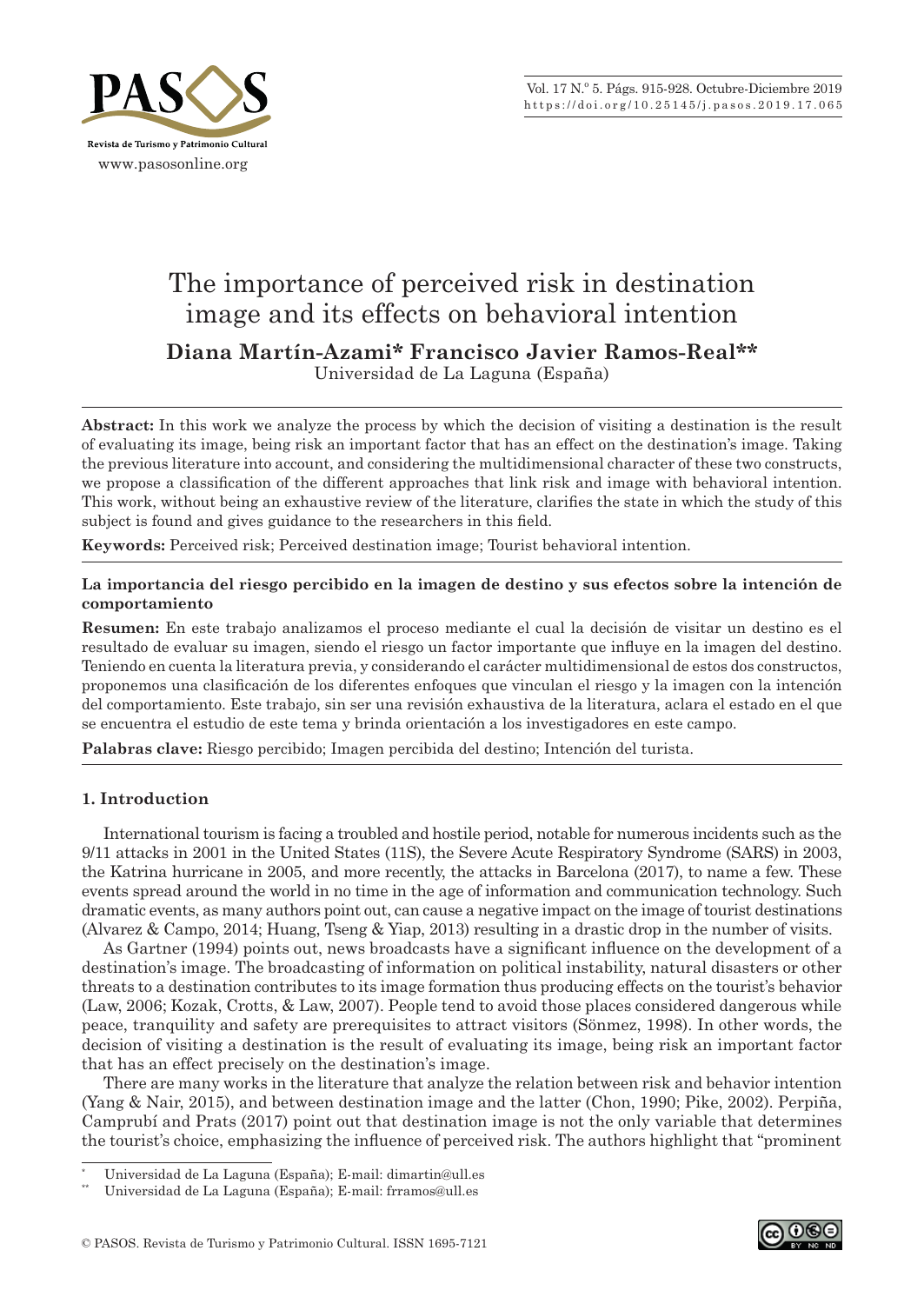scholars support the call to interrelate risk perception and destination image literature" in order to benefit both theory and practice within the field of tourist choice (Chew & Jahari, 2014; Lepp, Gibson, & Lane, 2011; Qi, Gibson, & Zhang, 2009; Sönmez, 1998)" (p.2). Moreover, the identification of risk factors contributes to a better understanding of the destination's image and makes it possible to understand its impact on the tourist's behavior" (Hamouda & Yacoub, 2018: 69).

Ruan, Li and Liu (2017) suggest that when tourists consider the perceived risk in the decision to visit a destination, it becomes a determinant of its image. Perceived risk and destination image are multidimensional concepts. The use of theoretical and empirical models to explain the interrelations between the components of both constructs is key to understanding the destination image formation process and tourist behavior. In summary, the capacity of a model to explain behavioral intention increases when interrelating perceived risk and destination image. Besides, the results of the studies that integrate risk and image allow obtaining vital information to manage tourist destinations and manage their crises.

Bearing this in mind, the aim of this paper is to analyse the influence of risk on destination image so that a classification of the different approaches that link these two constructs with behavioral intention can be proposed. Starting from this analysis, and taking the dimensions that make up risk and image into consideration, we identify three approaches: isolated, intrinsic and integrative. The latter is based on the recognition of the participation of risk in the destination image formation process. Although it offers more information to explain the choice of a destination, there are few works based on this approach. Therefore, a development of this interesting field of research is pending. The usefulness of this work is twofold. Firstly, without being an exhaustive review of the literature, it clarifies the current state of the study of this subject. Second, it gives guidance on the direction of the efforts to be made by the researchers in this field. What is more, this information can be of great use for marketers and policy makers in the management of tourist destinations.

In this article, the concepts of perceived risk and destination image will be analysed through different contributions from the literature. Similarly, the way in which different studies determine the dimensions that make up both concepts as well as the interrelations between them will also be analysed. This review will be the foundation upon which our new classification system will be built. This work is structured as follows. First, the notions of perceived risk and destination image will be analysed. In particular, we will focus on the participation of risk in the destination image formation process. Considering contributions from the literature, a classification of the different approaches that link these constructs with behavioral intention will be proposed. Finally, the conclusions of the study will be established.

## **2. Perceived risk in tourism**

The way in which risk is conceptualized and measured in tourism has been nourished from previous contributions in the marketing field. Most works deal with perceived risk rather than actual risk because, regardless of the existence or non‑existence of an actual risk (objective) and its magnitude, consumers are preoccupied with the risk they are able to perceive. Bauer (1960) defines, for the first time in the marketing field, the concept of perceived risk as the consumer's perception of the consequences derived from his actions which cannot be foreseen with certainty, and some of which are likely to be unpleasant.

With time, this seminal definition has been reviewed. Thus, perceived risk is usually defined in terms of the consumers' perceptions about uncertainty and the magnitude of possible unfavorable consequences when purchasing a product or service (Dowling & Staelin, 1994). The assessment of risk intensity will have unequal effects on the consumer's behavior. Thus, risk will be tolerable as long as both the level of uncertainty and the probability of a negative result in the purchase are low (Ross, 1975). However, if the perception of danger goes beyond an acceptable threshold, consumers will feel vulnerable and, consequently, will be dissuaded from their intention of buying. Risk is, therefore, avoidable in many cases.

In the case of tourism, a series of specifications must be borne in mind. The complex nature of the tourist product (intangible, heterogeneous, inseparable and perishable) makes it unable to be experienced until after its purchase (Fakeye & Crompton, 1991), thus often only competing via images (Pike & Ryan, 2004). These unique features, in addition to the high cost of vacation travels (both in economic and time terms), make the tourist experience a risk in itself (Gitelson & Crompton, 1983). In the tourism field there is also a preponderance of works dealing with perceived risk rather than actual risk (Quintal, Lee & Soutar, 2010). Once to this point, perceived risk in tourism can be defined as "a consumer's [tourist's] perception of the overall negativity of a course of action based upon an assessment of the possible negative outcomes and the likelihood that those outcomes will occur" (Mowen & Minor, 1998: 176).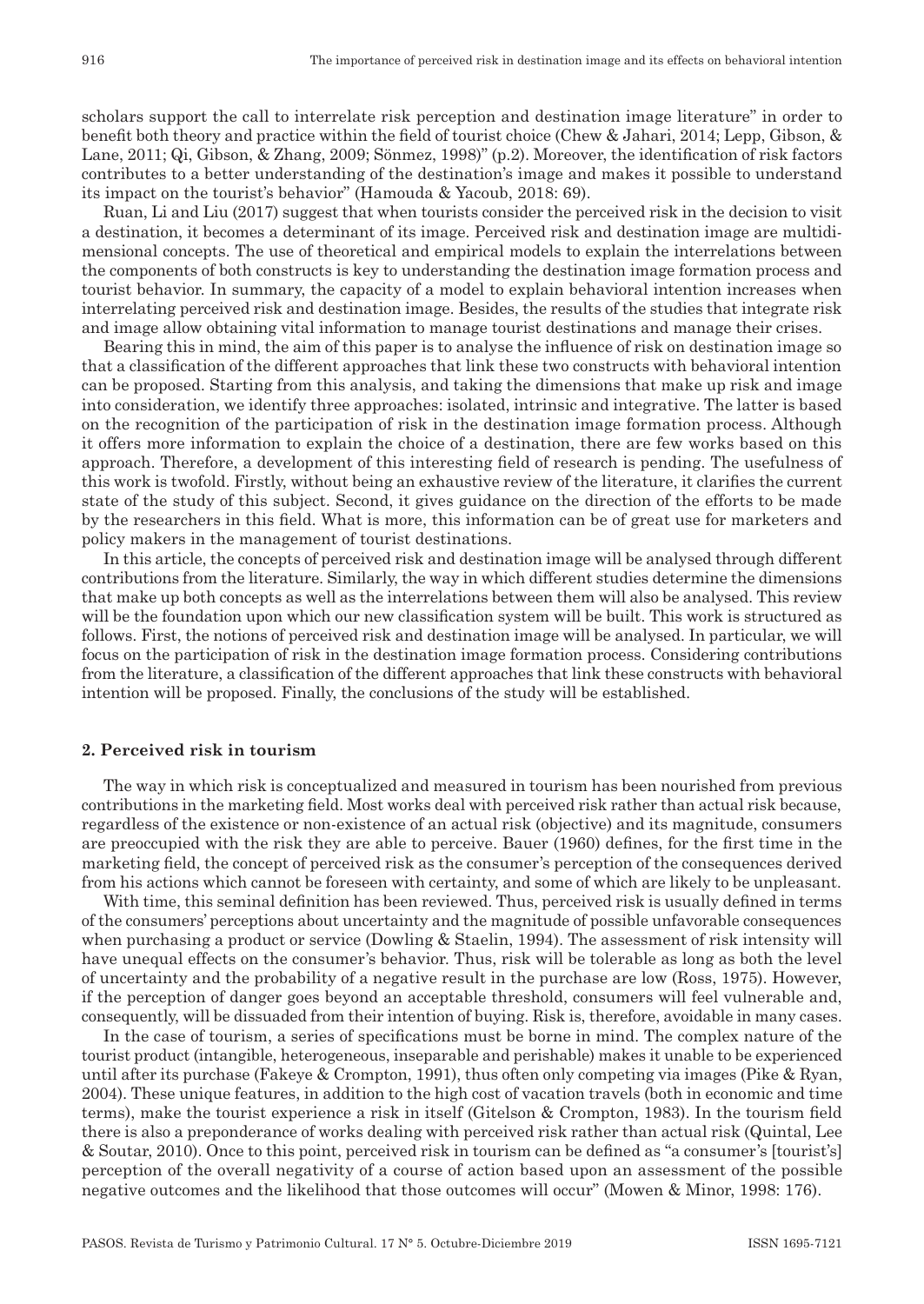According to this notion, the tourist evaluates the possibility of an action, exposing himself to misfortune, threats, losses, or a lack of safety in the process of travelling or at a destination (Reisinger & Mavondo, 2005; Sönmez & Graefe, 1998a; Tsaur, Tzeng, & Wang, 1997).

#### *Risk dimensions*

The identification of the risk dimensions is a key task in the definition of the construct. It is also essential in order for destination managers to guide the formulation of strategies, as it makes it possible to recognize the types of risk which concern tourists the most. Research on consumer general behavior has left a mark again on tourism in a way that risk dimensions have adapted to the tourist experience. In this sense, based on the marketing literature, up to seven theoretical dimensions of risk (Cheron & Ritchie, 1982; Jacoby & Kaplan, 1972; Kaplan, Szybillo, & Jacoby, 1974; Roselius, 1971; Ross, 1975; Schiffman & Kanuk, 1991; Stone & Grønhaug, 1993) are identified in tourism, defined as the tourist preoccupation because the product (service, destination, activity, etc.) might: (1) not have a good quality/price ratio (financial risk), (2) not be as good as expected (functional risk), (3) harm your health (physical risk), (4) damage your self-esteem (psychological risk), (5) be disapproved by reference groups (social risk), (6) not be satisfying (satisfaction risk) and (7) mean a waste of time (time risk).

Roehl and Fesenmaier (1992) use this theoretical classification of risk dimensions in the empirical study of tourist risk perceptions in pleasure travels. Their work confirms that tourists perceive different risks according to the place and the phenomenon of study, which hinders the generalization of results from one destination to another. For this reason, the authors advise about the utilization of measures that are appropriate to the context of interest and related to the research. However, their work has been criticized due to each theoretical dimension of risk being assessed with only one question, thus being unable to collect the amplitude of the concept. Other proposals overcome this pitfall by measuring perceived risk using multi‑attribute scales, where each risk dimension consists of several questions (Fuchs & Reichel, 2006).

The adaptation of the theoretical dimensions to each destination and according to the object of study has become patently clear in numerous pieces of empirical research. Below, we mention only some examples of risk dimensions and/or attributes included in response to the necessity of adapting scales in different studies: political instability (Sönmez & Graefe, 1998a, 1998b); hygiene (Maser & Weiermair, 1998); political/ religious dogmas (Lepp & Gibson, 2003); crime (Floyd, Gibson, Pennington‑Gray & Thapa, 2004); terrorism (Reisinger & Mavondo, 2005); environmental (Dolnicar, 2005); induced by man (Fuchs & Reichel, 2006, 2011); overcrowding (Reichel, Fuchs, & Uriely, 2007); infectious diseases (Kozak et al., 2007); transportation performance (Simpson & Siguaw, 2008); violence (Qi, Gibson & Zhang, 2009); deterioration of tourist attractions (Rittichainuwat & Chakraborty, 2009); mass (Fuchs, 2013) or, expectations (Adam, 2015).

#### **3. Perceived destination image**

The image of a destination is a mental representation of such destination (even if it has not been visited and/or exposed to commercial information), which is created from its assessment (Echtner & Ritchie, 1991). By understanding this concept, the formulation and implementation of strategies to improve the image of the destination will be easier for marketers and decision makers.

As happens with the notion of perceived risk, the use of the term perceived image is more widespread, as each individual creates his own image of the destination. There is no agreement when it comes to conceptualizing the image of a tourist destination (Gartner, 1994). According to how it is defined, from one to three dimensions or components can be identified: cognitive, affective and conative which, in this order, receive a higher to lower theoretical support. The recognition of different destination image dimensions, overshadowing the idea of the existence of a single global image, allows the introduction of more effective promotional strategies (Ahmed, 1996).

#### *Image dimensions*

The majority of research has focused on the cognitive dimension when explaining the concept of destination image. According to this dimension, image consists of a set of impressions, perceptions, ideas, beliefs, knowledge or subjective interpretation regarding the characteristics or attributes of the destination (Bigné, Sánchez, & Sánchez, 2001; Crompton, 1979; Hui & Wan, 2003; Hunt, 1975). With respect to the affective dimension, there is an upward trend in its inclusion as a component of destination image. This dimension refers to the feelings or emotions evoked by the destination (Baloglu & Brinberg, 1997; Beerli & Martín, 2004a; Chon, 1990; Xu, Chan, & Pratt, 2017; Zhang, Fu, Cai & Lu, 2014).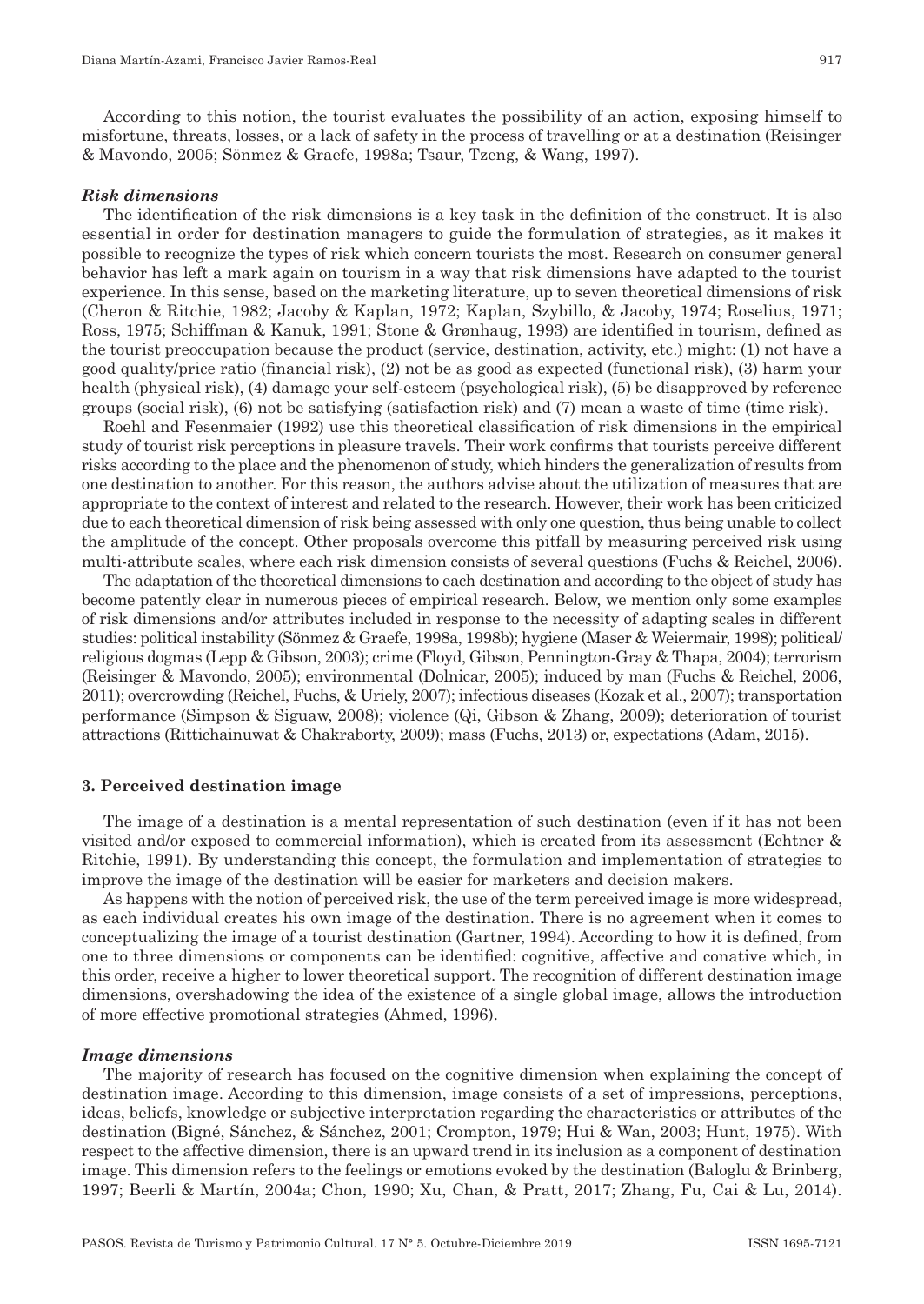Lastly, the conative dimension is linked to the predisposition to action, intention, will, or probability of initiating an action (Agapito, Oom Do Valle & da Costa Mendes, 2013; Dann, 1996; Gartner, 1994; Pike & Ryan, 2004; Stylos, Vassiliadis, Bellou & Andronikidis, 2017). This dimension takes place after the assessment (positive or negative) of the cognitive and affective dimensions, and can be materialized into action, or not. The incorporation of the conative dimension as a facet of destination image is more recent and, in fact, less recognized. Following Pike & Ryan (2004) "The conative image is analogous to behavior since it is the intent or action component [...] Conation may be considered as the likelihood of visiting a destination within a certain time period" (p.334). It is more commonly used as an independent construct named behavioral intention (Bigné et al., 2001; Chen & Tsai, 2007; Prayag, 2009; Wang & Hsu, 2010) rather than an integral dimension of perceived image.

Although there are few studies on the weight of the affective dimension on destination image, and the relation between the cognitive and affective dimensions (San Martín & Rodríguez del Bosque, 2008), Baloglu and McCleary (1999) establish that the coexistence of both dimensions determines the global image of a destination. The authors develop a model (widely accepted) of destination image formation that reflects this relation. In a context of urban destinations, Olague, Flores & Garza (2017) find evidence that the cognitive dimension precedes the affective dimension.

With regard to the measurement of perceived image, the preference for scales observed in empirical works is as follows. On the one hand, the affective dimension is generally measured by using the semantic differential scale by Russell and Pratt (1980), in which the following emotions are compared: arousing/sleepy, pleasant/unpleasant, distressing/relaxing, and exciting/gloomy. On the other hand, regarding the measurement of the cognitive dimension, the use of Likert-type scales is common practice, where the tourist shows his degree of agreement with a series of statements about the attributes of the destination, such as climate, price, accommodation, gastronomy, etc. (Gallarza, Saura, & García, 2002).1 Measurement scales vary from one work to another in the same way as happens with risk, due to the necessity of adapting both to destination and the purpose of the study.

## **4. Perceived risk in destination image formation process**

We have previously highlighted that when tourists take perceived risk into account in their choice, aspects such as crime, strikes in the sector or political instability (among others) contribute to form an image of the destination. But, how does this process of image formation take place? To understand the relation between risk and image, it is necessary to explain the way in which risk participates in the destination image formation process. This process constitutes one of the main focal points in the study of image, as it means the recognition of the different factors that condition destination image (Gartner, 1989). The identification of these factors and the understanding of their influence favor the effectiveness of the efforts to create an attractive image (Fakeye & Crompton, 1991). The destination image formation process is represented in figure 1.





**Source:** Own elaboration based on literature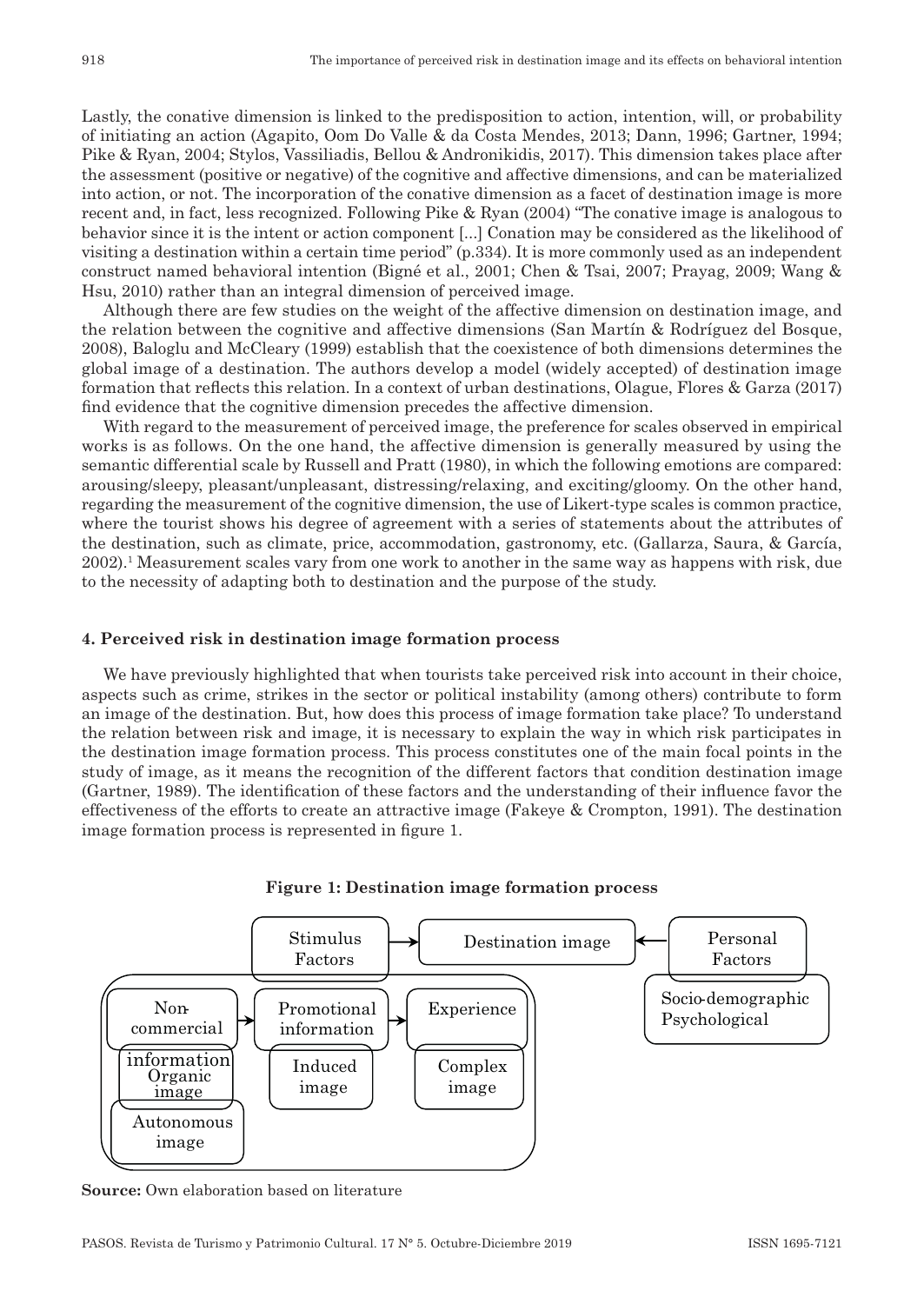Image formation factors can be classified into two categories, personal (socio-demographic and psychological), and stimulus (sources of information including experience). Perceptions of image are internalized through the personal factors (Beerli & Martín, 2004b). Hence the fact that image is a relative or subjective construction, that is, different for each individual, unique or personal (Gallarza et al., 2002). On the other hand, stimulus factors converge in the image formation process through a series of stages causing, in a sequential order, three types of images: organic, induced and complex (Fakeye & Crompton, 1991; Gunn, 1988). First, the organic image is formed from non‑commercial sources of communication (opinions of friends and relatives, books, films, news in the media, etc.). Then, the induced image is formed via additional information of a promotional nature (travel guides, brochures, travel agents, tour operators, etc.). Finally, if the destination is visited, experience will constitute the complex image.

Regarding the importance and weight of image formation factors, clear differences are found. Induced image formation factors have little credibility, but they are essential in order to give renown to a destination (Woodside & Lysonsky, 1989), especially if it has not yet been visited. On the other hand, organic image formation factors give legitimacy to the information, thus having more credibility and also being the most utilized sources (Gitelson & Crompton, 1983). When the source of information is based on experience, a more realistic (Gartner & Hunt, 1987) and differentiated image is formed in comparison with that of those who have not yet visited the destination (Milman & Pizam, 1995).

According to the destination image formation process described above, perceived risk participates in such process as a stimulus factor. Normally, the main sources of information about threats to destinations are news being broadcast by the media. Gartner (1994) mentions the impact of these sources on image formation due to their significance, considering them autonomous image formation agents implicit in the organic image (see figure 1). In the author's own words,

Generally destination area promoters have no control over what appears in a news story and the projected image is based on someone else's interpretation for what is happening in the area. News reporting, because of its supposedly unbiased presentation, is assumed to have significant impacts on tourism image development. If the event reported is of major importance the opportunity for image change, in a relatively short period of time, is present. (Gartner, 1994: 201)

Although the broadcasting of positive news about the destination causes favorable effects on the autonomous destination image, the broadcasting of contingencies may harm (seriously, in some cases) such image. Thus, the way in which the tourist perceives risk linked to negative events coming from the media (which is sometimes the only source of information available about the destination) has a significant weight on image. Therefore, the recognition of risk as a stimulus factor in the destination image formation process helps marketers to direct their actions towards minimizing its negative impact.

### **5. Classification of the approaches that link risk, image and tourist behavioral intention**

Once the connection between risk and image is explained, the influence of this interrelation on tourist behavioral intention requires a deeper analysis. This is key in order for the destination management to avoid the effects of possible negative events. In spite of its importance, there is little literature explaining this interrelation. The aim of this section is to show this gap and encourage research in this field by proposing an innovative classification based on the way in which the relations between these three constructs have been addressed. This classification distinguishes three approaches: isolated, intrinsic and integrative. Heretofore, most works in the literature deal with the first two categories. The first two approaches will be analyzed without presenting an extensive revision since this task has already been carried out by other authors. However, bibliographic references are provided so that it can be investigated in this regard. However, the scarcity of studies that analyze the relationship between perceived risk, destination image and intention to visit is glaring (Hamouda & Yacoub, 2018; Lehto, Douglas & Park, 2008). The integrative approach has received little attention and the works found are recent. For this reason, more attention is devoted. In addition, we believe that it is an interesting line of research that could give promising results.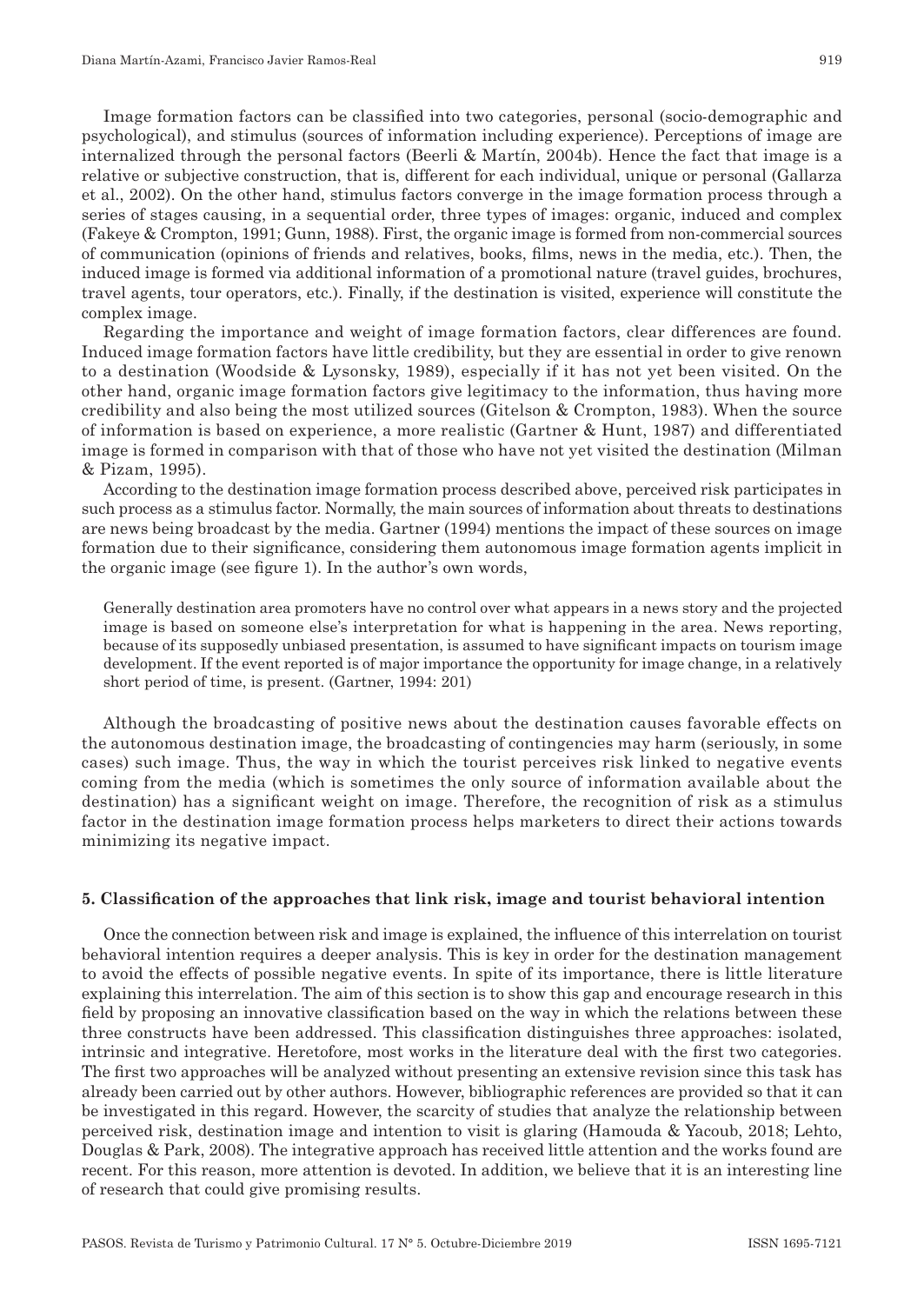## **5.1. Isolated, intrinsic and integrative approaches**

#### *Isolated approach*

The isolated approach separates the study of risk from that of image, thus establishing a direct relation between each construct and tourist behavior (hypotheses *ha* and *hb* in figure 2). The results of the analyses show that both risk and image have an influence on the destination choice process.

#### Risk perception on behavioral intention

In an extensive review of the risk literature, Yang and Nair (2015) highlight that the effects of risk perception on behavioral intention is one of the main focal points of the selected bibliography.2 The main conclusion to be drawn from these works is that risk perception has the capacity of inhibiting the travel (Um & Crompton, 1992). The study of the influence of risk perception on behavioural intention allows recognising those issues that worry tourists the most in their journeys (e.g. infections, wars, natural disasters, etc.), and consequently, help establish policies to minimize them.

The empirical works carried out in different geographical contexts confirm that most travellers are prone to change their travel plans if they perceive a high exposure to risk (Kozak et al., 2007; Sönmez & Graefe, 1998a). Law (2006) found that Asian travellers were more likely than western tourists to change their travel plans due to their greater sensitivity to risk. Floyd et al. (2004) highlighted how the tourism industry was deeply affected after 9-11. Qi et al. (2009) found that the intention of attending the Beijing Olympic Games was significantly conditioned by the perception of violence and socio-psychological risk. The main limitation of this approach is that it does not consider the impact of risk on destination image, and therefore, it does not provide the necessary information to fix the image attributes that have been damaged by perceived risks.

#### Image perception on behavioral intention

Within the image field, the effects of image perception on behavioral intention are also one of the most relevant and popular topics among researchers and professionals (Chon, 1990; Tasci, Gartner & Tamer Cavusgil, 2007). Other reviews of the literature such as Pike (2002) or Tasci & Gartner (2007) show that the main interest of the works lie in knowing the effects of destination image on the visits.<sup>3</sup> An important result from these works shows that a distorted image could hinder the potential development of a destination. The results of the empirical works show the influence of image on tourist behaviour (Schroeder, 1996; Hallmann, Zehrer & Müller, 2013). Bigné, Sánchez and Sanz (2009) confirmed for a renowned sun-and-sand destination (Peñíscola, Spain) that the image turned out to be a significant antecedent to the visit and its recommendation. The work of Phillips and Jang (2010) revealed that the relation between image and behavioural intention varies between the tourists that visited the destination and those who did not.

Understanding the relationship between destination image and behavioural intention may be useful to recognise those image attributes that should be improved in order to have an influence on visit intention and recommendation. The diagnosis of strengths and weaknesses of destination image is useful in order to make specific changes in the destination as well as in its commercialisation (Goodrich, 1978). Nevertheless, this approach overlooks the possible factors of image formation linked with perceived risk that may be damaging the destination's image.

#### *Intrinsic approach*

In the intrinsic approach, risk is considered to be implicit in image. Thus, it is not treated as a construct but rather as an attribute of image. In this approach, it is common practice to include one or several items regarding the safety of the place in the destination image questionnaires (Alvarez & Campo, 2014; Gartner & Shen, 1992; Sönmez & Sirakaya, 2002). According to this approach, there is a direct relation between image and tourist behavior (hypothesis *hc* in figure 2). That is, it matches the causal relation expressed by hypothesis *hb* of the isolated approach (in figure 2), but incorporating issues relative to risk or safety of the destination into the measurement of destination image. A remarkable outcome from most works is that risk becomes a relevant attribute in the valuation of image and, therefore, in tourist behavior.

Although risk perception and destination have been considered as separate construction in tourism research (Perpiña et al., 2017), we find numerous works in the intrinsic approach. We will mention some of these works, identifying the attribute associated with perceived risk they use in the measurement of destination image: Ross (1993) includes the safety/environment item; Chen & Kerstetter (1999) introduce the item lack of crime/safe and, Chen & Hsu (2000) incorporate the item safe place. For their part, Rittichainuwat, Qu and Brown (2001) identify one dimension relating to perceived risk that they label as "safe travel destination" after conducting a factorial analysis.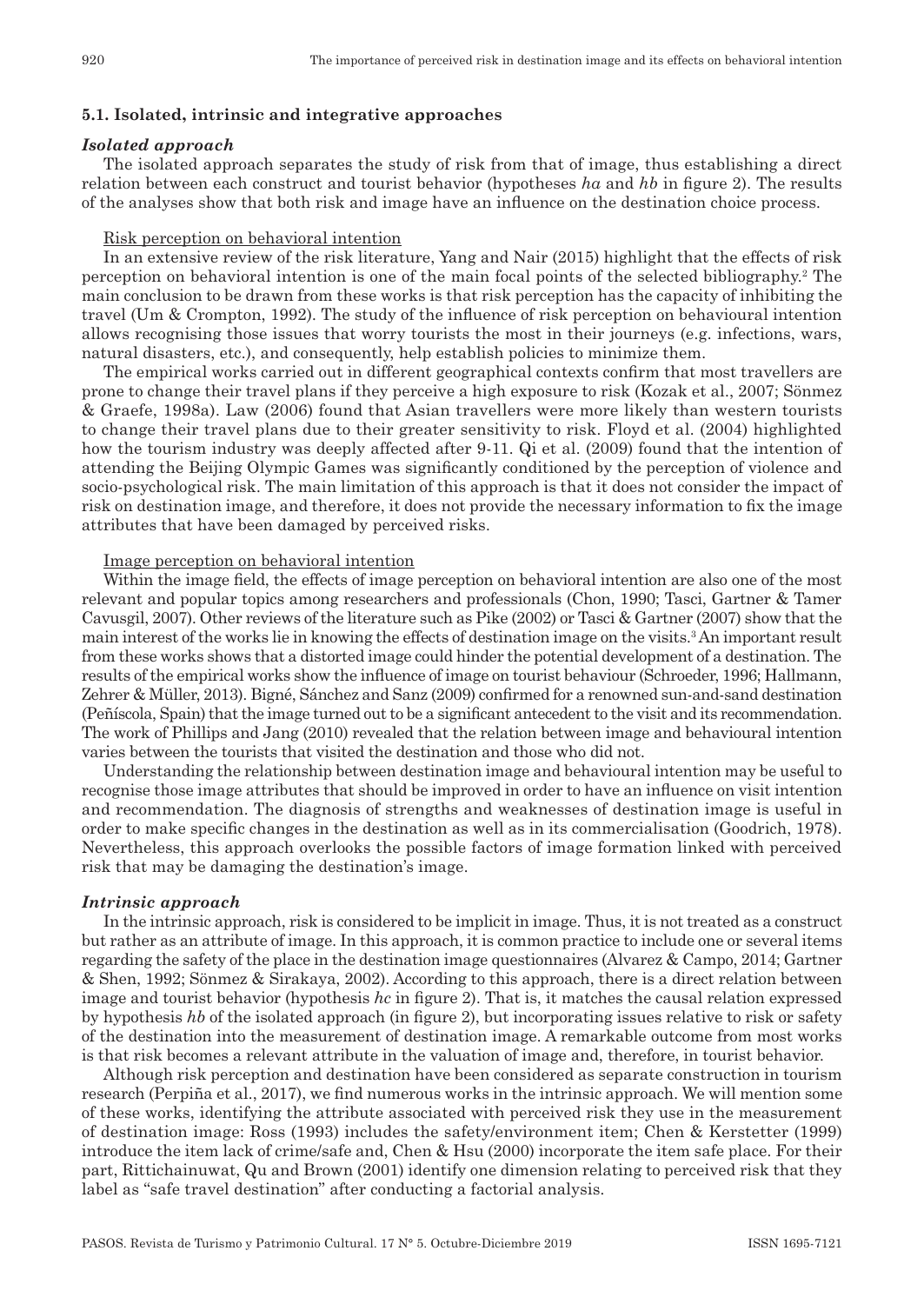The results of the empirical works show the influence of the image on the tourist's choice and, specifically of the "safety/safe" attribute of the destination's image (Gibson et al., 2008; Lin, Wu & Chang, 2006; Rittichainuwat et al., 2001). The applications of the intrinsic approach have demonstrated the importance of adding attributes related to the general safety of the destination to the image assessment. However, this approach does not allow determining the specific threats (e.g. illnesses, conflicts, pollution, etc.) that damage the destination's safety image. Accordingly, destination promoters do not have the necessary information to put together actions to mitigate such threats or specific risks.

As we will see below, the integrative approach overcomes the limitations found in the previous approaches (isolated and intrinsic). In recent years, a series of empirical works within this new approach have provided a number of encouraging contributions in this field of study.

#### *Integrative approach*

In the integrative approach, the connection between risk and image, as mentioned above, is explained by the participation of risk in the destination image formation process as a stimulus factor. Thus, this approach examines the relation between perceived risk and destination image as distinctive constructs, and its effects on behavior intention within a single study. This new way of considering perceived risk together with destination image, adds valuable information to understand the tourist's behavior.



# **Figure 2: Approaches for the analysis of the influence of risk and image on tourist behavior**

In the integrative approach, risk and image interchange the following roles: the independent (hypothesis) *hd*), mediating (hypothesis *he*) and moderating (hypotheses *hf* and *hg*)

<sup>\*\*</sup> 1. Goodrich (1978); 2. Ross (1993); 3. Schroeder (1996); 4. Court and Lupton (1997); 5. Sönmez and Graefe (1998a); 6. Chen and Kerstetter (1999); 7. Chen and Hsu (2000); 8. Rittichainuwat et al. (2001); 9. Sönmez and Sirakaya (2002); 10. Floyd et al. (2004); 11. Law (2006); 12. Lin et al. (2006); 13 Kozak et al. (2007); 14.Gibson et al. (2008); 15. Bigné et al. (2009); 16. Qi et al. (2009); 17. Chen and Funk (2010); 18. Phillips and Jang (2010); 19. Ramkissoon, Uysal and Brown (2011); 20. Hallmann et al. (2013); 21.Noh and Vogt (2013); 22. Tavitiyaman and Qu (2013); 23. Chew and Jahari (2014); 24. Wang (2015); 25. Kani et al. (2017); 26. Hamouda and Yacoub (2018).

**Source:** Own elaboration based on literature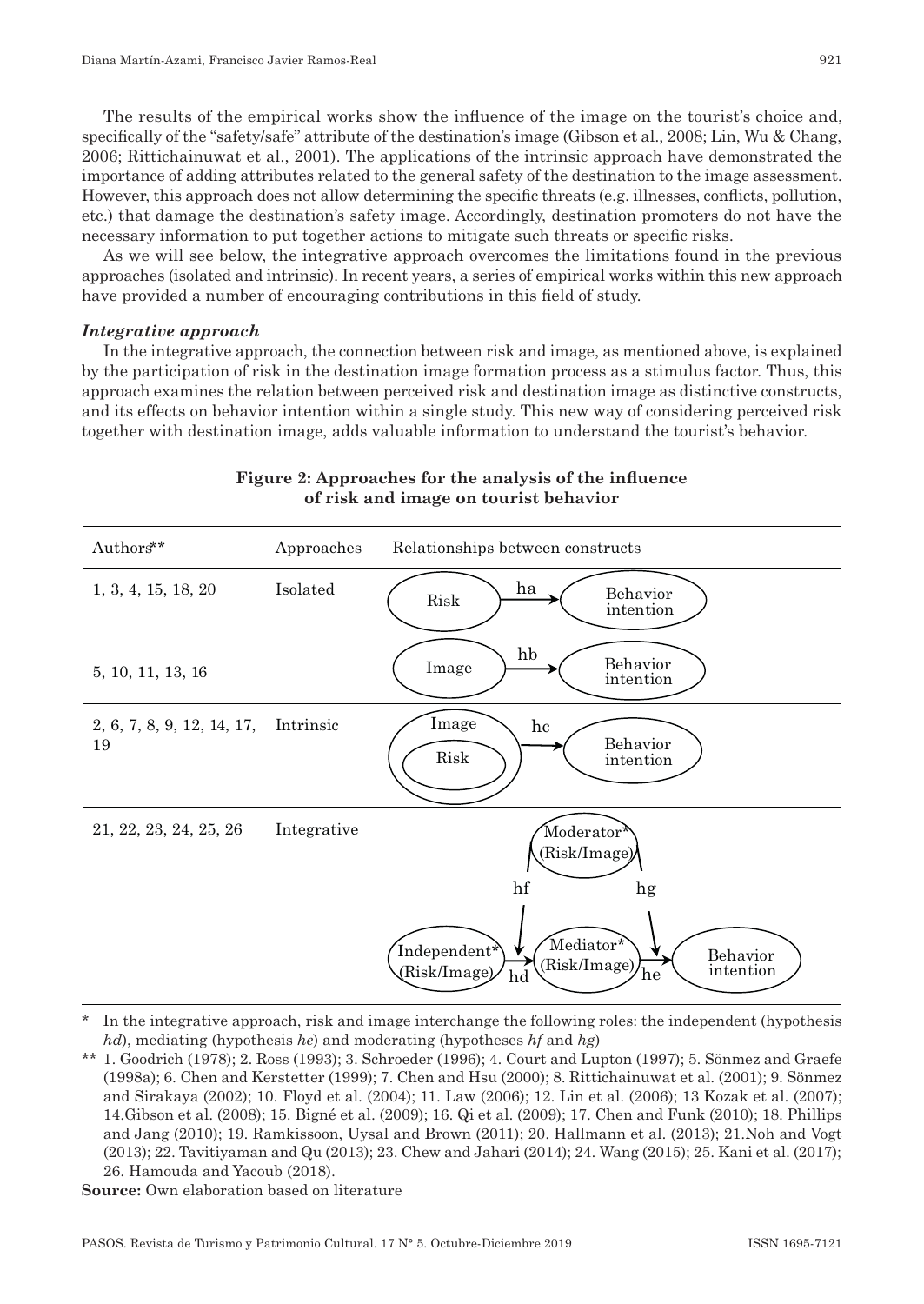The following section describes the most relevant characteristics of the empirical works that are classified within the integrative approach. It is necessary to point out that there are other works (besides those indicated in table 1) that analyze the relationship between risk and image but, since they do not include in the model their influence on behavioral intention (e.g., Ruan et al., 2017), they are not considered to be part of the integrative approach.

#### **5.2. The integrative approach**

So far as is known, works explaining the relation among risk, image and behavioral intention, do so through several alternative causal models where behavioral intention is always the dependent variable. Nevertheless, risk and image interchange the following roles: the independent (hypothesis *hd* in figure 2), mediating (hypothesis *he* in figure 2) and moderating (hypotheses *hf* and *hg* in figure 2) variables.4 As shown in table 1, there are works that incorporate, apart from risk and image, other variables (motivations, cultural values, overall satisfaction, etc.) to explain tourist behavior. The characteristics and main results of the works based on the integrative approach are commented next. The most noteworthy aspects are summarized in table 1. In most articles, the image acts as a mediator in the models. Also, it is worth noting the attempts to incorporate the cognitive and affective components of the destination image to evaluate if there are differentiated effects depending on the component. On the other hand, the perceived risk usually precedes the image.

| Authors                      | Perceived<br>risk role | <b>Destination</b><br>image role | Dependent<br>variable   | Other variables and role                                                                                                                                               |
|------------------------------|------------------------|----------------------------------|-------------------------|------------------------------------------------------------------------------------------------------------------------------------------------------------------------|
| Hamouda and<br>Yacoub (2018) | Independent            | Mediator                         | Intention to visit      | Electronic word of mouth<br>- eWOM - (independent),<br>motivations (independent)                                                                                       |
| Wang (2017)                  | Independent            | Mediator                         | Behavioral<br>intention | No                                                                                                                                                                     |
| Kani et al. (2017)           | Moderator              | Mediator                         | Revisit intention       | Cultural values<br>(independent), destination<br>source credibility<br>(independent), destination<br>attachments (mediator),<br>destination satisfaction<br>(mediator) |
| Chew and Jahari<br>(2014)    | Independent            | Mediator                         | Revisit intention       | No                                                                                                                                                                     |
| Noh and Vogt<br>(2013)       | Mediator               | Mediator                         | Visit intention         | Information source usage<br>(independent)                                                                                                                              |
| Tavitiyaman and<br>Qu (2013) | Moderator              | Independent                      | Behavioral<br>intention | Overall satisfaction<br>(mediator)                                                                                                                                     |

#### **Table 1: Integrative approach works characteristics**

**Source:** Own elaboration based on literature

The work of Hamouda and Yacoub (2018) explains the influence of perceived risk, electronic word of mouth (eWOM) and motivations on cognitive and affective destination image and on intention to visit a destination for a potential leisure trip. In the model proposed by the authors, destination image assumes a mediating role. The main findings suggest that perceived risk has a negative influence on cognitive destination image. Whereas, the affective destination image is influenced by eWOM and motivations (knowledge, relaxation and entertainment). The main contribution of the study is to suggest a model which takes into account interrelationships between perceived risk, destination image, visit intention and other variables (eWOM and motivations).

The paper of Kani, Aziz, Sambasivan and Bojei (2017) analyses the antecedents (cultural values and destinations source credibility) and outcomes (destination attachment, destination satisfaction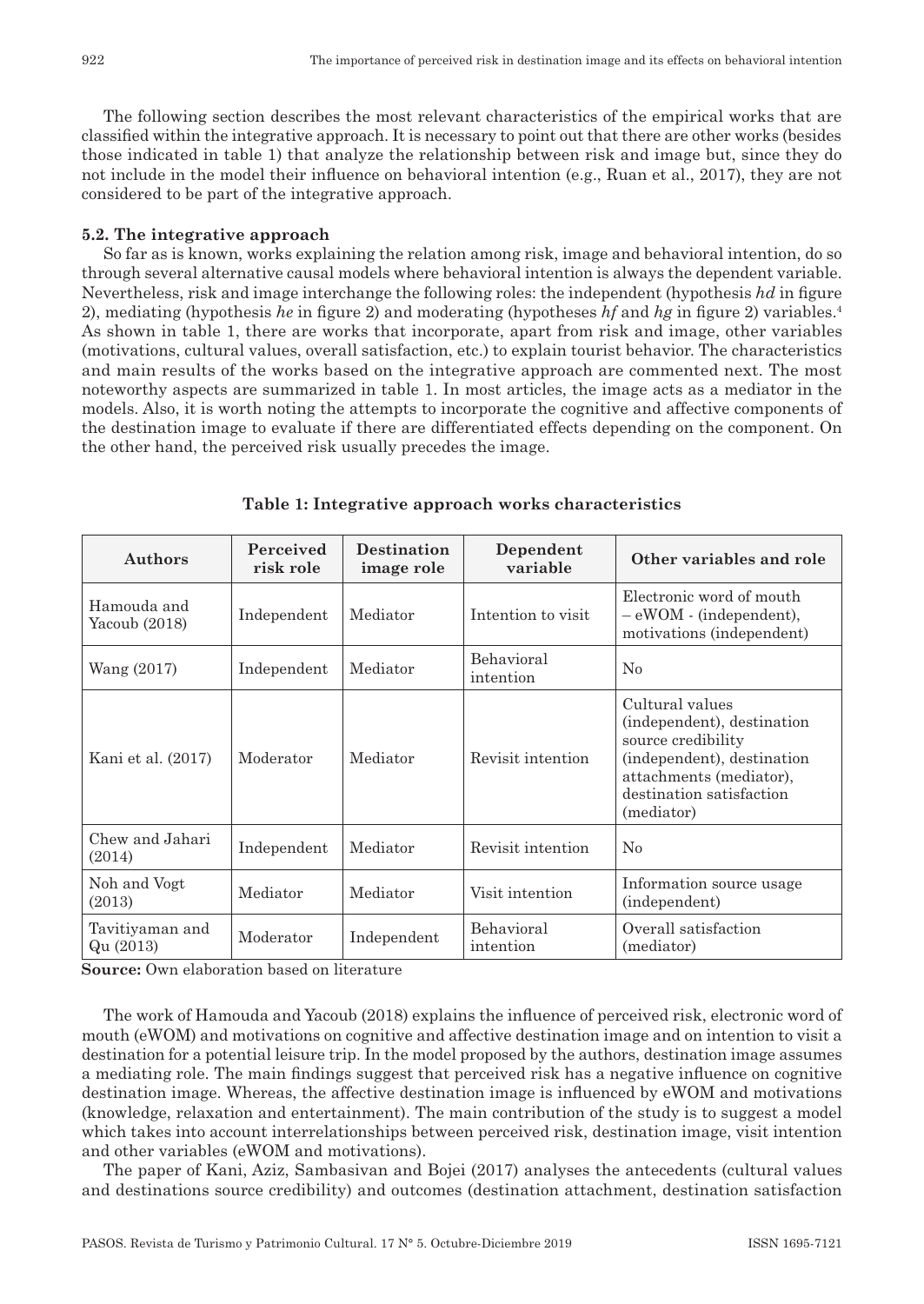and revisit intention) of destination image. The research addresses both the cognitive and affective components of destination image. This work also investigates the moderating role of perceived risk between the destination image of Malaysia and the revisit intention of tourists from West Asia. This would imply that if perceived risk is high, tourists would opt for destinations that are considered to be less risky. The results provide evidence concerning the mediating role of destination image and the moderating role of perceived risk.

The study of Wang (2017) suggests that the judgment that a potential tourist makes regarding the image of a disaster‑struck destination, in the previsit stage, plays a critical role in the behavioral intention to travel to that destination. The target population are Chinese tourists who have arrived in Taiwan in order to travel to destinations other than the two disaster‑hit spots of SuHua Highway and Alishan Forest Railway. The results demonstrated the importance of the mediating role of perceived image in explaining the intentions of potential tourists to visit destinations affected by the disasters as well as detecting the critical risks influencing the image and, thus recognizing where to direct the actions to modify the negative images.

The work of Chew and Jahari (2014) investigates the effects of risk perceptions on destination image of repeat tourists from Malaysia to Japan in the post‑Fukushima disaster context. Besides, the study examines the mediating roles of two destination images, namely, cognitive and affective, on the relations between perceived risk and intention to revisit. The findings show that destination image significantly mediated the relations between two risks, namely, perceived socio‑psychological and financial risks, and revisit intention. The research highlights the importance of integrating perceived risk with destination image in the future development of effective positioning strategies in order to mitigate perceived risk, restore image and also improve revisit intention in risky destinations.

The research of Noh and Vogt (2013) simultaneously models information search, perceived risk, and American tourist's intention to visit three destinations, along with cognitive and affective image. In the model, perceived risk and destination image act as mediating variables. The results show that stronger positive cognitive and affective destination images and lower perceived risks for vacationing in a destination positively influenced the intention to visit the countries of interest. Some differences by countries regarding the strength or direction of relations between predictor variables and intention to travel were found (i.e., affective destination image for China, cognitive destination image for Japan, perceived risks for South Korea).

The study of Tavitiyaman and Qu (2013) examines the influence of destination image and overall satisfaction on the behavioral intention of travellers to Thailand. Besides, it analyses the moderating effect of perceived risk, specifically that of natural disasters, on the relation between destination image, overall satisfaction, and behavioral intention. The population of this study included tourists who visited Thailand after both the SARS outbreak and the tsunami. Travellers with low perceived risk on these natural disasters had a greater tendency for positive destination image, overall satisfaction, and behavioral intention than that of travellers with high perceived risk.

As noted in previous cases, the integrative approach includes different causal models where risk and image interchange the independent, mediating and moderating variables. The assignment of mediating/ moderating roles to the image and perceived risk variables offers an enriching view in order to explain the tourist behavior, due to the possibility of evaluating, more accurately, the way in which the different variables relate to each other. The results of these empirical studies confirm the importance of the integrative approach. The words of Chew and Jahari (2014) are revealing in that respect: "without understanding the type of perceived risks which are specific to a tourist destination and their effects on destination image, general strategies for the improvement of destination image may be less successful in persuading tourists to visit risky destinations" (Chew and Jahari, 2014, p.392). Finally, the use of this approach requires managerial implications to mitigate risk and, therefore, improve both destination image and revisit intention. For these reasons, academics are encouraged to deepen understanding of the interrelations between risk, image and behavioral intention.

#### **6. Conclusions**

The rise in the number of threats in tourism, as well as the wide coverage of those events by the media, has increased the preoccupation among tourists and destination promoters for safety related to travel. Wars, natural disasters, diseases, terrorism, etc., damage the image of destinations resulting in a consequent drop in visits. The attempt to reduce the impact of these negative events is essential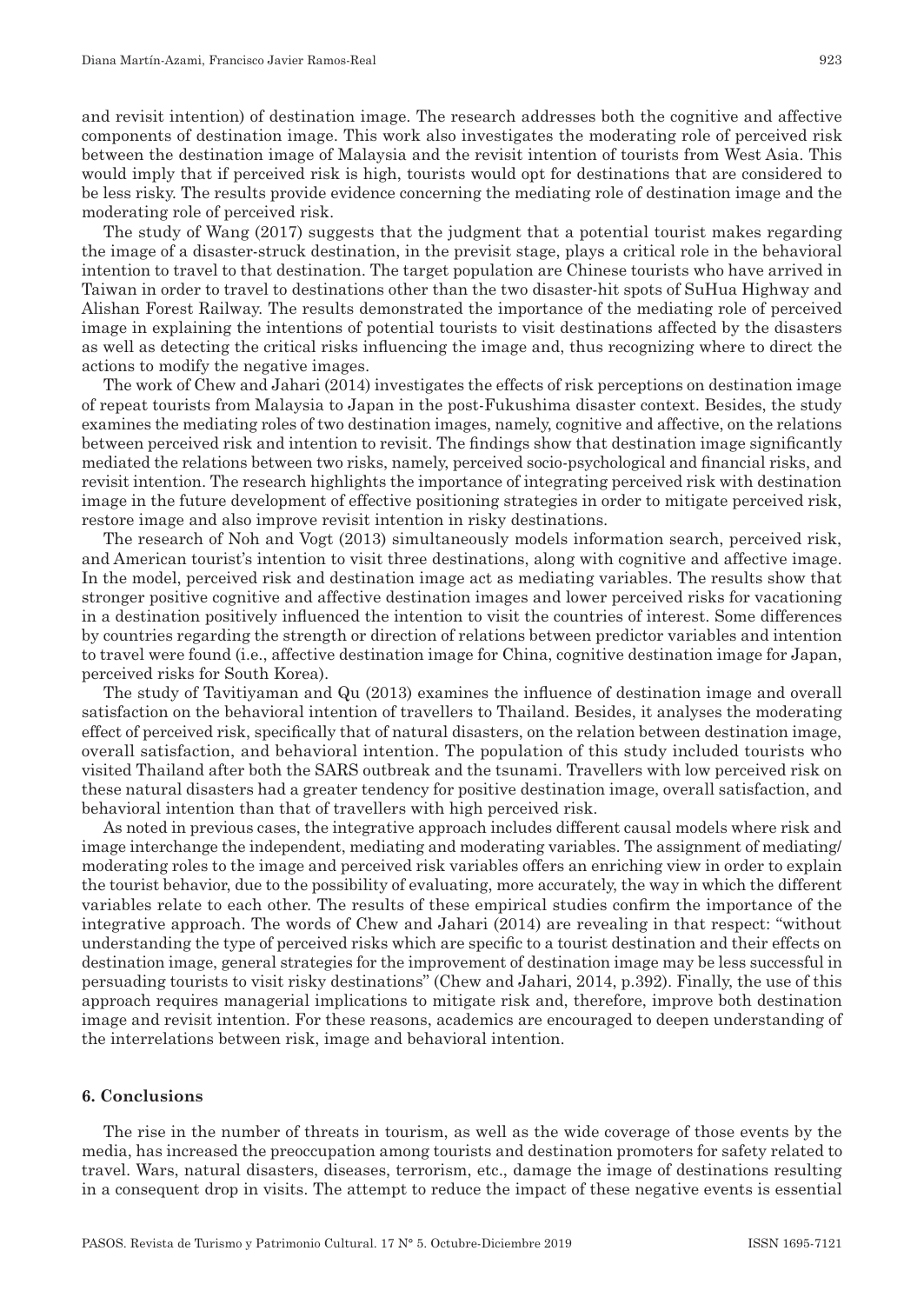for the management of tourist destinations by public authorities and companies' market managers. In this work we intend to analyze the process by which the decision of visiting a destination is the result of evaluating its image, being risk an important factor that has an effect precisely on the destination's image.

The previous analysis is the foundation upon which we propose an innovative classification that links risk and image with behavioral intention. This classification is useful in itself because it allows identifying a new line of research that promises encouraging results by adding valuable information to understand the tourist's behavior. From our perspective, the capacity of a model to explain the behavioral intention increases when perceived risk and destination image are interrelated (integrative approach). This approach allows identifying: a) the types of risk that unsettle tourists the most; b) the image attributes most affected by this preoccupation; and c) approximate information on the intention of the visit in this context.

The review of the literature allows pointing out a number of theoretical and practical contributions within the frame of the integrative approach. It would be worth noting some results of interest for the management of tourist destinations that are mentioned below:

From a theoretical point of view, it is shared the idea of perceived risk and destination image being independent constructs but related in such a way that, the higher the perceived risk is, the worse the destination image becomes (Chew & Jahari, 2014). The isolated and intrinsic approaches suggested that constructs affect the behavioural intention of tourists. However, the integrative approach suggests that the joint analysis provides a better frame for the understanding of this influence, as it considers that the negative relation between risk and image has an effect on the visit intention. On the other hand, there is also a certain consensus in the need to distinguish between the cognitive and affective components of image (Noh & Vogt, 2013). When making this distinction, it is that, in general, the affective component has a greater impact on behavioural intention than the cognitive (Hamouda & Yacoub, 2018).

In the empirical field, there is a high degree of agreement in the importance given to the integration of perceived risk and destination image into the development of effective positioning strategies (Chew & Jahari, 2014). Destination marketers must be more aware of the role of risk in the formation of destination image. The strategies to improve image will be less successful in persuading visits if the types of specific perceived risks and their impact on image are not understood. Therefore, emphasis is placed on the importance of information and promotion campaigns in which the safety of the destina‑ tions is shown considering the identified concerns of tourists. This is a basic task, especially in those destinations that have experienced any kind of threat, disaster or danger (Kani et al, 2017). In these cases, the restoration of image will be achieved, inevitably, by means of mitigating the identified risks, thus making it necessary to publish news and inform about the recovery of those destinations that suffered any kind of threat (Tavitiyaman & Qu, 2013). Another result that has been found is that the perceptions of risk may vary depending on the characteristics of the traveller (Kani et al, 2017) and the destination (Promsivapallop & Kanaovakun, 2017). In this sense, the study of this matter in order to formulate marketing strategies adapted to the market segments and specific destinations considered is encouraged (Tavitiyaman & Qu, 2013).

Finally, the usefulness of this work is twofold. Firstly, without being an exhaustive review of the literature, it clarifies the current state of the study of this subject. Second, it gives guidance on the direction of the efforts to be made by the researchers in this field. What is more, this information can be of great use for marketers and policy makers in the management of tourist destinations.

### **Bibliography**

Adam, I. 2015. Backpackers' risk perceptions and risk reduction strategies in Ghana. *Tourism Mana‑ gement, 49*, 99‑108.

Ahmed, Z. U. 1996. The need for the identification of the constituents of a destination's tourist image: A promotion segmentation perspective. *Journal of Professional Services Marketing, 14*(1), 37‑60.

Alvarez, M. D., and Campo, S. 2014. The influence of political conflicts on country image and intention to visit: A study of Israel's image. *Tourism Management, 40*, 70‑78.

Agapito, D., Oom do Valle, P., and da Costa Mendes, J. 2013. The cognitive-affective-conative model of destination image: A confirmatory analysis. *Journal of Travel and Tourism Marketing*, *30*(5), 471‑481.

Baloglu, S., and Brinberg, D. 1997. Affective images of tourism destinations. *Journal of Travel Resear‑ ch*, *35*(4), 11‑15.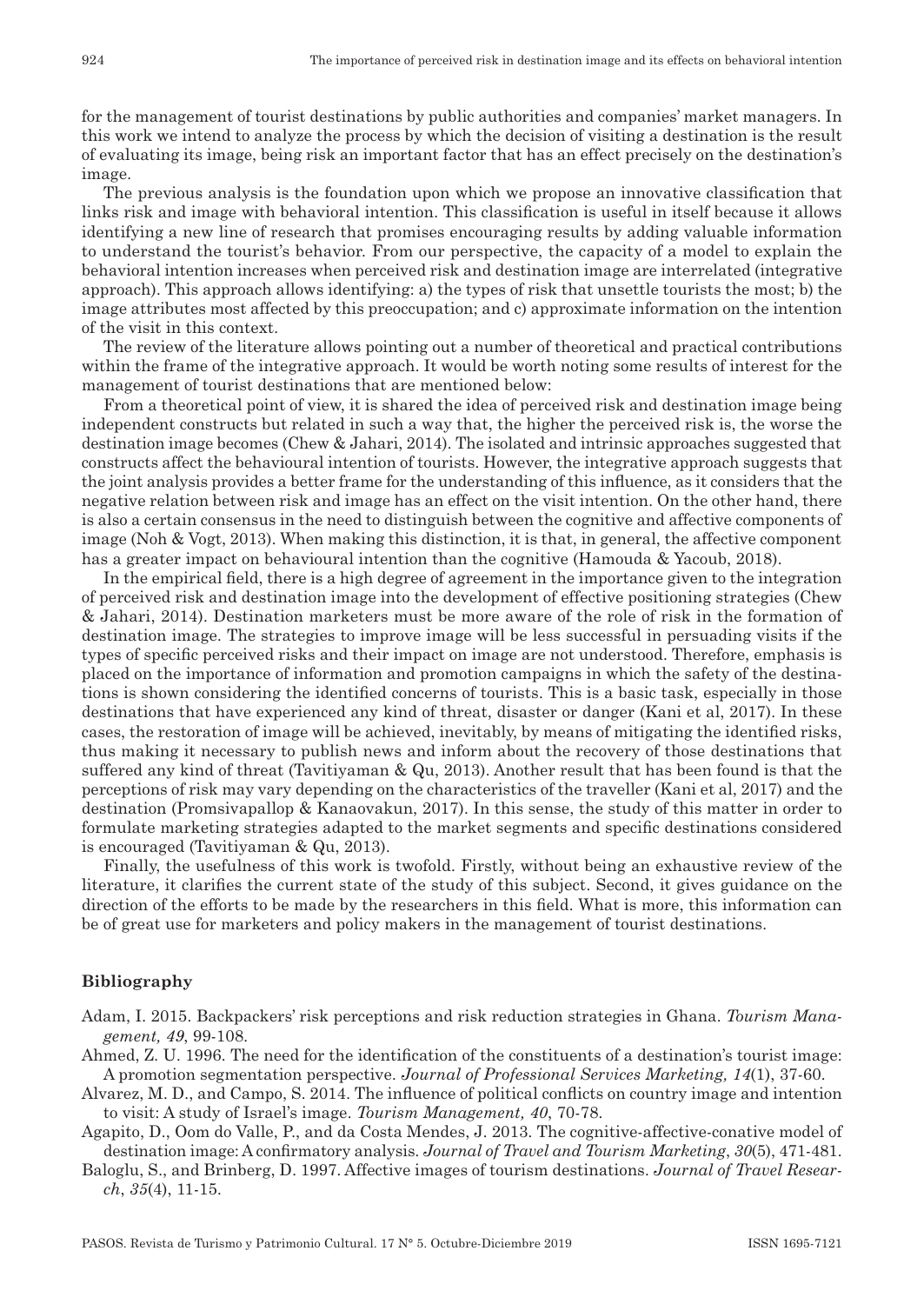- Baloglu, S., and McCleary, K. W. 1999. A model of destination image formation. *Annals of Tourism Research, 26*(4), 868‑897.
- Baron, R. M., and Kenny, D. A. 1986. The moderator–mediator variable distinction in social psychological research: Conceptual, strategic, and statistical considerations. *Journal of Personality and Social Psychology*, *51*(6), 1173‑1182.
- Bauer, R. A. 1960. Consumer Behavior as Risk Taking. In R. S. Hancock ed., *Dynamic Marketing for a Changing World* (389‑398). American Marketing Association: Chicago.
- Beerli, A., and Martín, J. 2004a. Tourists' characteristics and the perceived image of tourist destinations: A quantitative analysis—a case study of Lanzarote, Spain. *Tourism Management, 25*(5), 623‑636.
- Beerli, A., and Martín, J. D. 2004b. Factors influencing destination image. *Annals of Tourism Research, 31*(3), 657‑681.
- Bigné, J. E., Sánchez, M. I., and Sánchez, J. 2001. Tourism image, evaluation variables and after purchase behaviour: Inter‑relationship. *Tourism Management, 22*(6), 607‑616.
- Bigné, J.E., Sánchez, M.I., and Sanz, S. 2009. The functional‑psychological continuum in the cognitive image of a destination: A confirmatory analysis. *Tourism management*, *30*(5), 715‑723.
- Chen, N., and Funk, D. C. 2010. Exploring destination image, experience and revisit intention: A comparison of sport and non‑sport tourist perceptions. *Journal of Sport and Tourism*, *15*(3), 239‑259.
- Chen, J. S., and Hsu, C. H. 2000. Measurement of Korean tourists' perceived images of overseas destinations. *Journal of Travel Research*, *38*(4), 411‑416.
- Chen, P. J., and Kerstetter, D. L. 1999. International students' image of rural Pennsylvania as a travel destination. *Journal of Travel Research*, *37*(3), 256‑266.
- Chen, C., and Tsai, D. 2007. How destination image and evaluative factors affect behavioral intentions? *Tourism Management, 28*(4), 1115‑1122.
- Cheron, E. J., and Ritchie, J. R. 1982. Leisure activities and perceived risk. *Journal of Leisure Research, 14*(2), 139‑154.
- Chew, E. Y. T., and Jahari, S. A. 2014. Destination image as a mediator between perceived risks and revisit intention: A case of post-disaster Japan. *Tourism Management, 40, 382–393*.
- Chon, K. 1990. The role of destination image in tourism: A review and discussion. *The Tourist Review, 45*(2), 2‑9.
- Cohen, E. 1972. Toward a sociology of international tourism. *Social Research*, *39*, 164‑182.
- Court, B., and Lupton, R. A. 1997. Customer portfolio development: Modeling destination adopters, inactives, and rejecters. *Journal of Travel Research*, *36*(1), 35‑43.
- Crompton, J. L. 1979. An assessment of the image of Mexico as a vacation destination and the influence of geographical location upon that image. *Journal of Travel Research, 17*(4), 18‑23.
- Dann, G. M. 1996. Tourists' images of a destination-an alternative analysis. *Journal of Travel and Tourism Marketing, 5*(1‑2), 41‑55.
- Dolnicar, S. 2005. Fear segments in tourism. *CD Proceedings of the 14th International Research Conference of the Council for Australian University Tourism and Hospitality Education (CAUTHE),*  1‑5 February 2005, Australia*.*
- Dowling, G. R., and Staelin, R. 1994. A model of perceived risk and intended risk-handling activity. *Journal of Consumer Research, 21*(1), 119‑134.
- Echtner, C. M., and Ritchie, J. B. 1991. The meaning and measurement of destination image. *Journal of Tourism Studies, 2*(2), 2‑12.
- Fakeye, P. C., and Crompton, J. L. 1991. Image differences between prospective, first-time, and repeat visitors to the Lower Rio Grande Valley. *Journal of Travel Research, 30*(2), 10‑16.
- Floyd, M. F., Gibson, H., Pennington‑Gray, L., and Thapa, B. 2004. The effect of risk perceptions on intentions to travel in the aftermath of September 11, 2001. *Journal of Travel and Tourism Marketing, 15*(2‑3), 19‑38.
- Fuchs, G., and Reichel, A. 2006. Tourist destination risk perception: The case of Israel. *Journal of Hospitality and Leisure Marketing, 14*(2), 83‑108.
- Fuchs, G., and Reichel, A. 2011. An exploratory inquiry into destination risk perceptions and risk reduction strategies of first time vs. repeat visitors to a highly volatile destination. *Tourism Mana‑ gement, 32*(2), 266‑276.
- Fuchs, G. 2013. Low versus high sensation seeking tourists: a study of backpackers' experience risk perception. *International Journal of Tourism Research*, *15*(1), 81‑92.
- Gallarza, M. G., Saura, I. G., and Garcı a, H. C. 2002. Destination image: Towards a conceptual framework. *Annals of Tourism Research, 29*(1), 56‑78.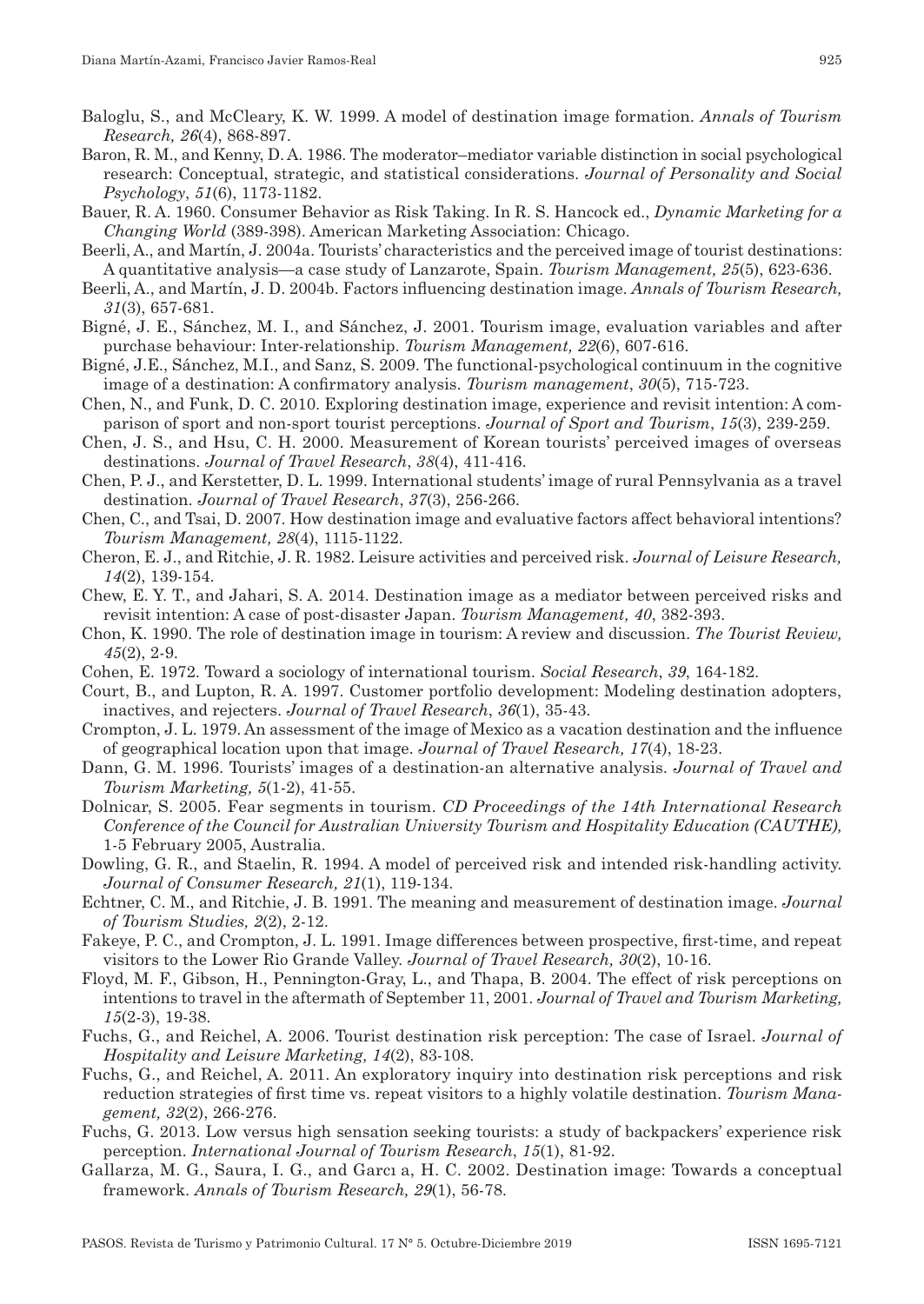- Gartner, W. C. 1989. Tourism image: Attribute measurement of state tourism products using multidimensional scaling techniques. *Journal of Travel Research, 28*(2), 16‑20.
- Gartner, W. C. 1994. Image formation process. *Journal of Travel and Tourism Marketing, 2*(2‑3), 191‑216.
- Gartner, W. C., and Shen, J. 1992. The impact of Tiananmen Square on China's tourism image. *Journal of Travel Research, 30*(4), 47‑52.
- Gartner, W. C., and Hunt, J. D. 1987. An analysis of state image change over a twelve-year period (1971‑1983). *Journal of Travel Research, 26*(2), 15‑19.
- Gibson, H. J., Qi, C. X., and Zhang, J. J. 2008. Destination image and intent to visit China and the 2008 Beijing Olympic Games. *Journal of Sport Management*, *22*(4), 427‑450.
- Gitelson, R. J., and Crompton, J. L. 1983. The planning horizons and sources of information used by pleasure vacationers. *Journal of Travel Research, 21*(3), 2‑7.
- Goodrich, J. N. 1978. The relationship between preferences for and perceptions of vacation destinations: Application of a choice model. *Journal of Travel research*, *17*(2), 8‑13.
- Gunn, C. A. 1988. *Vacationscape: Designing tourist regions* (2nd ed.). Van Nostrand Reinhold: New York.
- Hallmann, K., Zehrer, A., and Müller, S. 2015. Perceived destination image: An image model for a winter sports destination and its effect on intention to revisit. *Journal of Travel Research*, *54*(1), 94‑106.
- Hamouda, M., and Yacoub, I. 2018. Explaining visit intention involving eWOM, perceived risk motivations and destination image. *International Journal of Leisure and Tourism Marketing*, *6*(1), 65‑82.
- Huang, Y., Tseng, Y., and Yiap, L. 2013. Image recovery of the resurrected seashore city‑New Orleans, Louisiana. *Journal of Coastal Research, 29*(2), 430‑437.
- Hui, T. K., and Wan, T. W. D. 2003. Singapore's image as a tourist destination. *International Journal of Tourism Research*, *5*(4), 305‑313.
- Hunt, J. D. 1975. Image as a factor in tourism development. *Journal of Travel Research, 13*(3), 1‑7.
- Jacoby, J., and Kaplan, L. B. 1972. The components of perceived risk. *Advances in Consumer Research, 3*(3), 382‑383.
- Kani, Y., Aziz, Y. A., Sambasivan, M., and Bojei, J. 2017. Antecedents and outcomes of destination image of Malaysia. *Journal of Hospitality and Tourism Management*, *32*, 89‑98.
- Kaplan, L. B., Szybillo, G. J., and Jacoby, J. 1974. Components of perceived risk in product purchase: A cross‑validation. *Journal of Applied Psychology, 59*(3), 287‑291.
- Kraemer, H. C., Stice, E., Kazdin, A., Offord, D., and Kupfer, D. 2001. How do risk factors work together? Mediators, moderators, and independent, overlapping, and proxy risk factors. *American journal of psychiatry*, *158*(6), 848‑856.
- Kozak, M., Crotts, J. C., and Law, R. 2007. The impact of the perception of risk on international travellers. *International Journal of Tourism Research, 9*(4), 233‑242.
- Law, R. 2006. The perceived impact of risks on travel decisions. *International Journal of Tourism Research*, *8*(4), 289‑300.
- Lehto, X., Douglas, A. C., and Park, J. 2008. Mediating the effects of natural disasters on travel intention. *Journal of Travel and Tourism Marketing, 23*(2‑4), 29‑43.
- Lepp, A., and Gibson, H. 2003. Tourist roles, perceived risk and international tourism. *Annals of Tourism Research, 30*(3), 606‑624.
- Lin, Y. H., Wu, C. Y., and Chang, J. 2006. Destination image and visit intention among members of Yahoo!‑Taiwan's travel communities: an online survey approach. *Tourism Analysis*, *11*(1), 61‑69.
- Maser, B., and Weiermair, K. 1998. Travel decision-making: From the vantage point of perceived risk and information preferences. *Journal of Travel and Tourism Marketing, 7*(4), 107‑121.
- Milman, A., and Pizam, A. 1995. The role of awareness and familiarity with a destination: The Central Florida case. *Journal of Travel Research, 33*(3), 21‑27.
- Mowen, J. C., and Minor, M. 1998. *Consumer behavior* (5th. ed.). Prentice Hall. Upper Saddle River: New Jersey.
- Noh, J., and Vogt, C. 2013. Modelling information use, image, and perceived risk with intentions to travel to East Asia. *Current Issues in Tourism*, *16*(5), 455‑476.
- Olague, J.T., Flores, C.A. and Garza, J.B. 2017. El efecto de la motivación de viaje sobre la satisfacción del turista a través de las dimensiones de la imagen del destino: El caso del turismo urbano de ocio a Monterrey, México. *Investigaciones Turísticas*, (14), 109‑129.
- Perpiña, L., Camprubí, R., and Prats, L. 2017. Destination image versus risk perception. *Journal of Hospitality and Tourism Research*. doi:10.1177/1096348017704497.
- Phillips, W. J., and Jang, S. 2010. Destination image differences between visitors and non visitors: a case of New York city. *International Journal of Tourism Research*, *12*(5), 642‑645.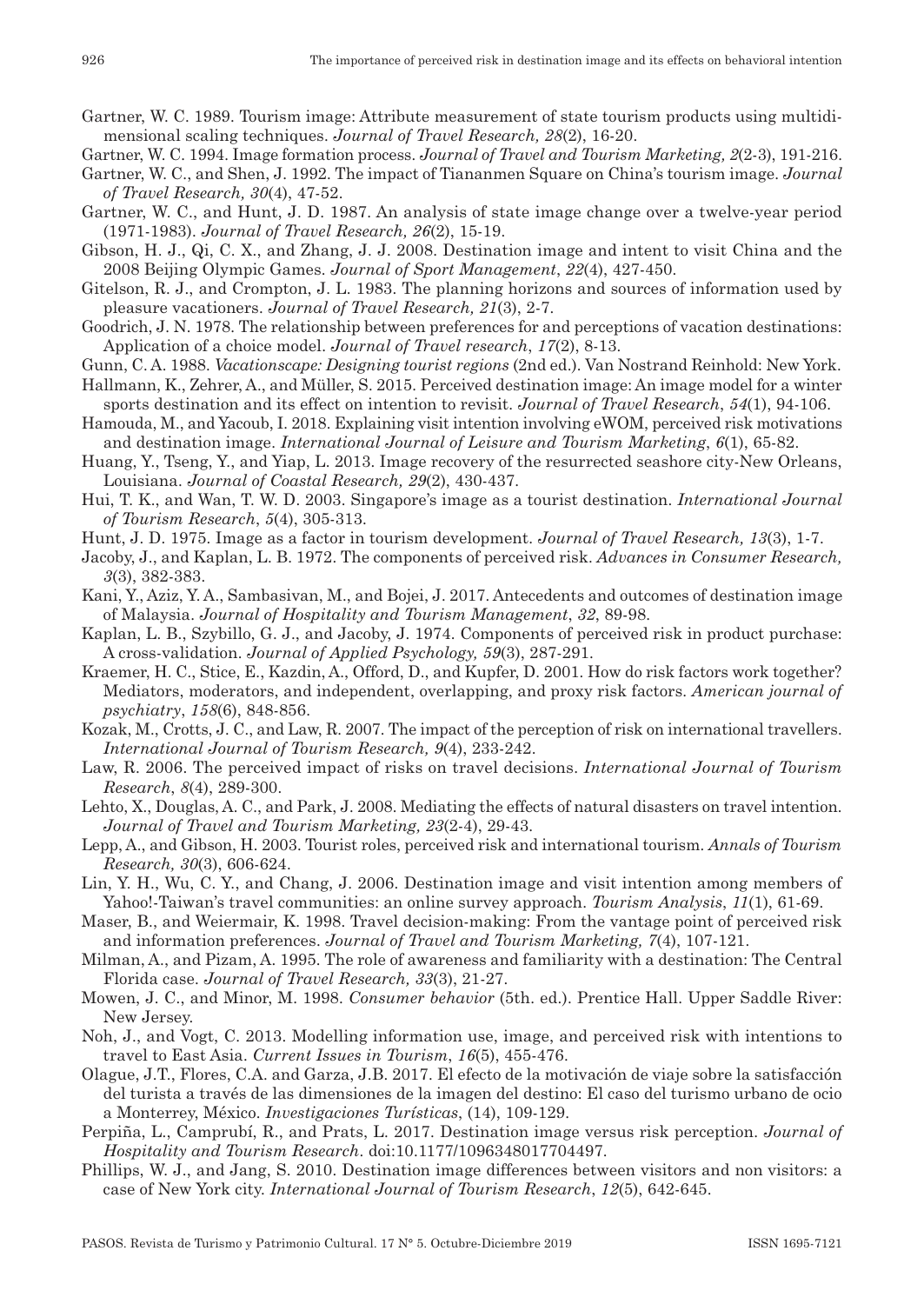- Pike, S. 2002. Destination image analysis—a review of 142 papers from 1973 to 2000. *Tourism Mana‑ gement, 23*(5), 541‑549.
- Pike, S., and Ryan, C. 2004. Destination positioning analysis through a comparison of cognitive, affective, and conative perceptions. *Journal of Travel Research, 42*(4), 333‑342.
- Plog, S. C. 1974. Why destination areas rise and fall in popularity. *Cornell Hotel and Restaurant Administration Quarterly*, *14*(4), 55‑58.
- Prayag, G. 2009. Tourists'evaluations of destination image, satisfaction, and future behavioral inten‑ tions—the case of Mauritius. *Journal of Travel and Tourism Marketing*, *26*(8), 836‑853.
- Qi, C. X., Gibson, H. J., and Zhang, J. J. 2009. Perceptions of risk and travel intentions: The case of China and the Beijing Olympic Games. *Journal of Sport and Tourism, 14*(1), 43‑67.
- Quintal, V. A., Lee, J. A., and Soutar, G. N. 2010. Risk, uncertainty and the theory of planned behavior: A tourism example. *Tourism Management, 31*(6), 797‑805.
- Ramkissoon, H., Uysal, M., and Brown, K. 2011. Relationship between destination image and behavioral intentions of tourists to consume cultural attractions. *Journal of Hospitality Marketing & Management*, *20*(5), 575‑595.
- Reichel, A., Fuchs, G., and Uriely, N. 2007. Perceived risk and the non‑institutionalized tourist role: The case of israeli student ex‑backpackers. *Journal of Travel Research, 46*(2), 217‑226.
- Reisinger, Y., and Mavondo, F. 2005. Travel anxiety and intentions to travel internationally: Implications of travel risk perception. *Journal of Travel Research, 43*(3), 212‑225.
- Rittichainuwat, B. N., Qu, H., and Brown, T. J. 2001. Thailand's international travel image: Mostly favorable. *Cornell Hotel and Restaurant Administration Quarterly*, *42*(2), 82‑95.
- Rittichainuwat, B. N., and Chakraborty, G. 2009. Perceived travel risks regarding terrorism and disease: The case of Thailand. *Tourism Management, 30*(3), 410‑418.
- Roehl, W. S., and Fesenmaier, D. R. 1992. Risk perceptions and pleasure travel: An exploratory analysis. *Journal of Travel Research, 30*(4), 17‑26.
- Roselius, T. 1971. Consumer rankings of risk reduction methods. *Journal of Marketing, 35*, 56‑61.
- Ross, I. 1975. Perceived risk and consumer behavior: A critical review. *Advances in Consumer Research, 2*(1), 1‑20.
- Ruan, W. Q., Li, Y. Q., and Liu, C. H. S. 2017. Measuring Tourism Risk Impacts on Destination Image. *Sustainability, 9*(9), 1501.
- Ross, G. F. 1993. Ideal and actual images of backpacker visitors to Northern Australia. *Journal of Travel Research*, *32*(2), 54‑57
- Russell, J. A., and Pratt, G. 1980. A description of the affective quality attributed to environments. *Journal of Personality and Social Psychology, 38*(2), 311‑322.
- San Martín, H., and Rodríguez del Bosque, I. A. 2008. Exploring the cognitive–affective nature of destination image and the role of psychological factors in its formation. *Tourism Management, 29*(2), 263‑277.
- Schiffman, L. G., and Kanuk, L. L. 1991. Communication and consumer behavior. *Consumer Behavior, 2*, 268‑306.
- Schroeder, T. 1996. The relationship of residents' image of their state as a tourist destination and their support for tourism. *Journal of Travel Research*, *34*(4), 71‑73.
- Simpson, P. M., and Siguaw, J. A. 2008. Perceived travel risks: The traveller perspective and manageability. *International Journal of Tourism Research*, *10*(4), 315‑327.
- Sönmez, S. F. 1998. Tourism, terrorism, and political instability. *Annals of Tourism Research, 25*(2), 416‑456.
- Sönmez, S. F., and Graefe, A. R. 1998a. Determining future travel behavior from past travel experience and perceptions of risk and safety. *Journal of Travel Research, 37*(2), 171‑177.
- Sönmez, S. F., and Graefe, A. R. 1998b. Influence of terrorism risk on foreign tourism decisions. *Annals of Tourism Research, 25*(1), 112‑144.
- Sönmez, S., and Sirakaya, E. 2002. A distorted destination image? The case of Turkey. *Journal of Travel Research*, *41*(2), 185‑196.
- Stone, R. N., and Grønhaug, K. 1993. Perceived risk: Further considerations for the marketing discipline. *European Journal of Marketing*, *27*(3), 39‑50.
- Tasci, A. D., and Gartner, W. C. 2007. Destination image and its functional relationships. *Journal of Travel Research*, *45*(4), 413‑425.
- Tasci, A. D., Gartner, W. C., and Tamer Cavusgil, S. 2007. Conceptualization and operationalization of destination image. *Journal of Hospitality and Tourism Research*, *31*(2), 194‑223.